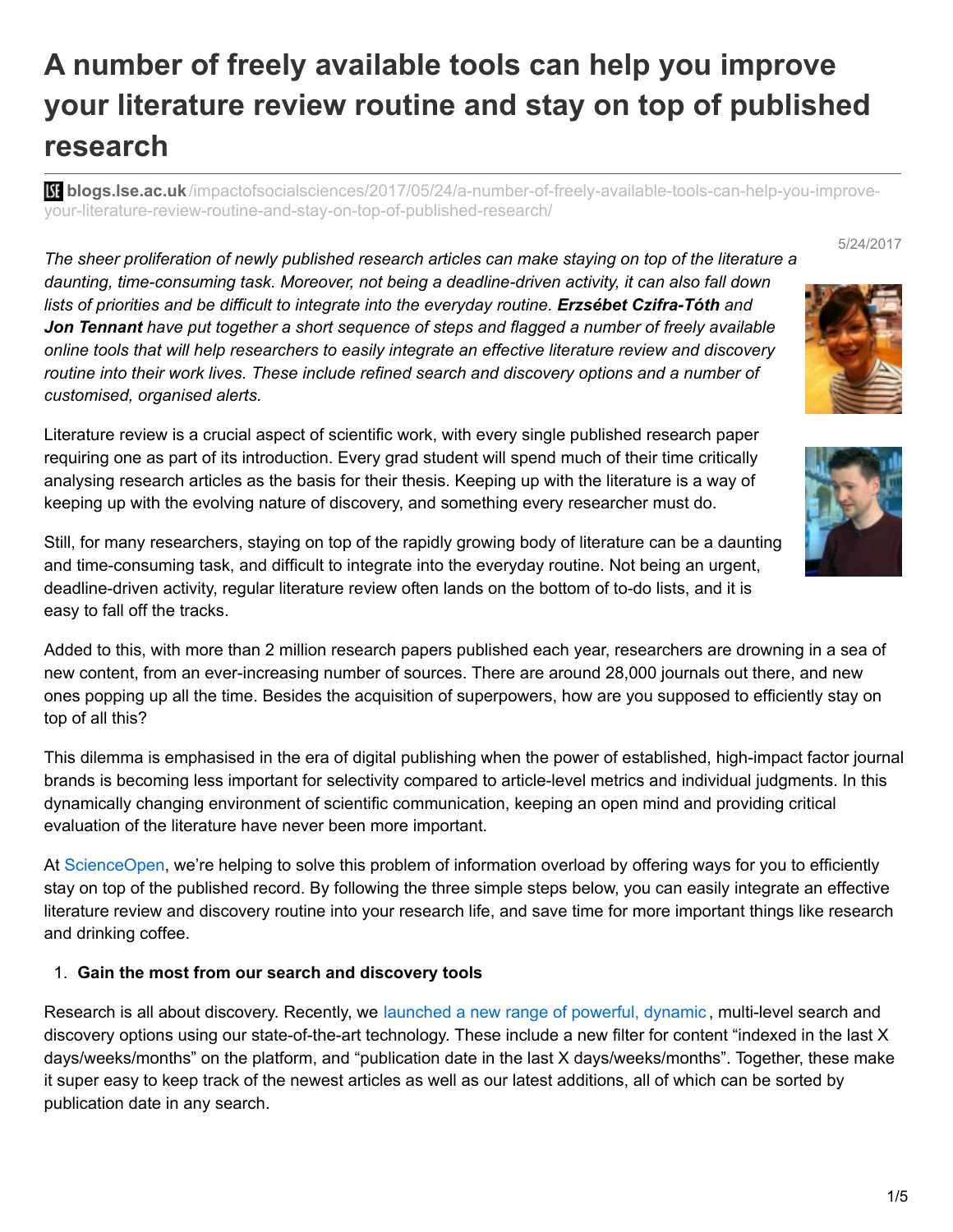# Search

| Content                                                                                                                | Authors                                                                                                                                                                 | Collections                           |  | Featured                           | Journals | Pub                                     |  |
|------------------------------------------------------------------------------------------------------------------------|-------------------------------------------------------------------------------------------------------------------------------------------------------------------------|---------------------------------------|--|------------------------------------|----------|-----------------------------------------|--|
| Enter some words to filter items below                                                                                 |                                                                                                                                                                         |                                       |  |                                    |          |                                         |  |
| 31 018 293 results                                                                                                     | Add filter -                                                                                                                                                            |                                       |  | Saved searches                     |          |                                         |  |
| <b>RECORD</b><br>United States He<br>Barack Obama (2016)<br>The Affordable Care<br>law implemented cd<br>$\omega$<br>h | Title<br><b>ABSTRACT</b><br>Abstract<br>Author<br>Keyword<br>Publisher name<br>Journal name<br>424 read<br>ID<br>Publication date range<br>Publication date in the last |                                       |  |                                    |          | ate and I<br>legislation<br>rove the ac |  |
| <b>RECORD</b><br>Scientific me hot                                                                                     |                                                                                                                                                                         |                                       |  |                                    |          |                                         |  |
| Regina Nuzzo<br>(2014)<br>ĥ<br>1055r<br>Ø                                                                              | Source                                                                                                                                                                  | Content type<br>Record type           |  |                                    |          |                                         |  |
| <b>RECORD</b><br><b>ABSTRACT</b><br>Online collat ora<br>Richard Van Noorlen<br>$\sqrt{2}$ $\sqrt{2}$                  |                                                                                                                                                                         | Discipline<br>Open Access<br>Anniauon |  | Indexed on ScienceOpen in the last | !EWOFK   |                                         |  |

# **These filters will keep you up-to-date (source:[ScienceOpen](https://www.scienceopen.com/))**

In the course of the daily aggregation, we bring together research articles from across more than 3,300 [publishers](https://www.scienceopen.com/search#%7B%22id%22%3A%22%22%2C%22context%22%3Anull%2C%22kind%22%3A80%2C%22order%22%3A1%2C%22orderLowestFirst%22%3Atrue%2C%22query%22%3A%22%22%2C%22filters%22%3A%5B%5D%7D) and 26,000 [journals](https://www.scienceopen.com/search#%7B%22id%22%3A%22%22%2C%22context%22%3Anull%2C%22kind%22%3A79%2C%22order%22%3A1%2C%22orderLowestFirst%22%3Atrue%2C%22query%22%3A%22%22%2C%22filters%22%3A%5B%5D%7D) and integrate these into one [community](http://blog.scienceopen.com/2017/05/scienceopen-is-a-resource-for-the-community/) space. Good luck doing that manually.

More specifically:

- We harvest all the new content from [PubMed](https://www.ncbi.nlm.nih.gov/pmc/), PubMed Central and [arXiv](https://arxiv.org/) every day. Preprints from arXiv keep you right up to date as they allow you to read the latest results from your field before the publishing stage.
- We aggregate thousands of new articles each day by working closely with our publisher partners and our DOAJ-partnered indexing [competition](http://blog.scienceopen.com/2017/05/a-whole-new-world-of-open-access-at-scienceopen/) winners.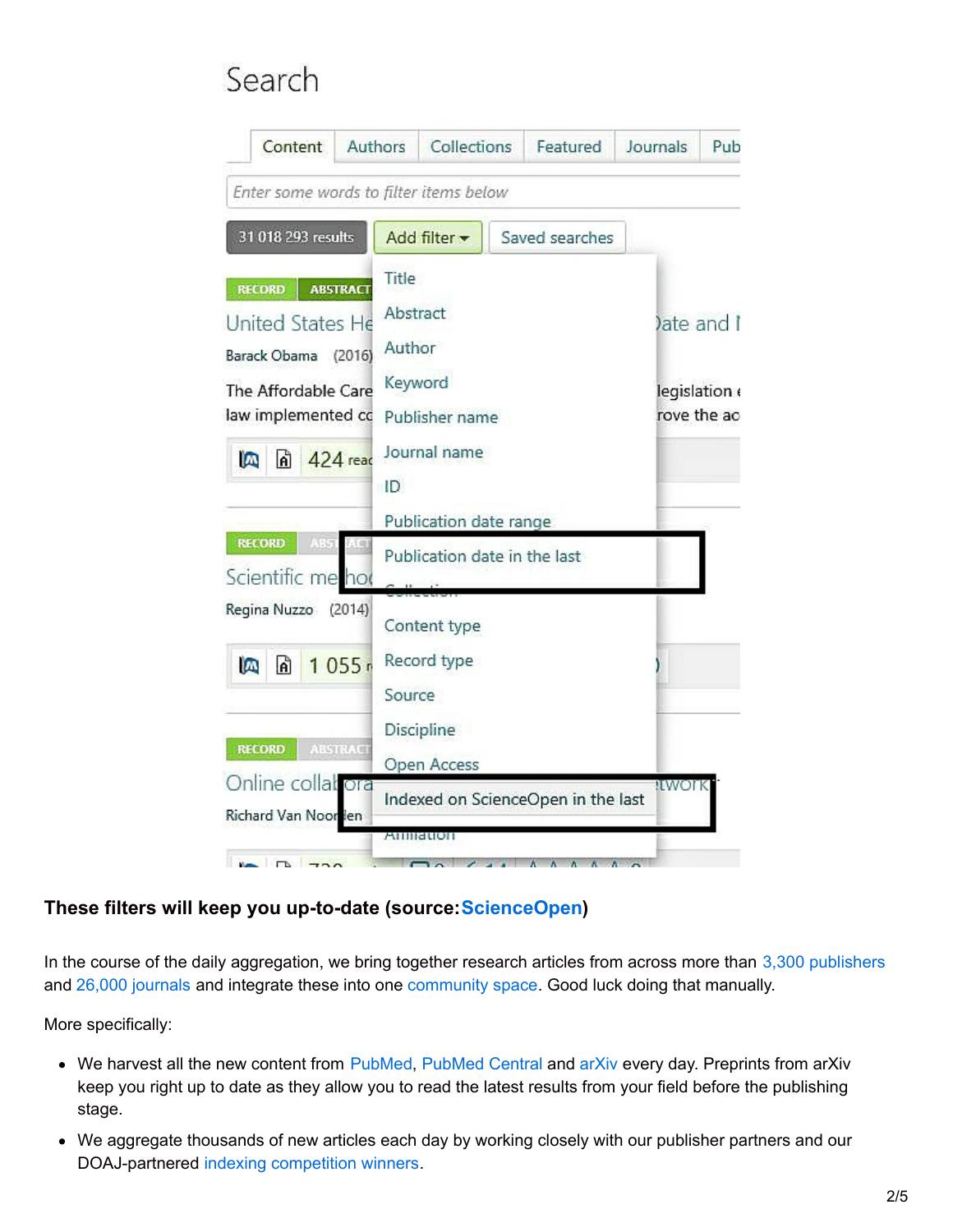- We also integrate new content from our users and collection editors through either [ORCID](http://www.orcid.org/) automation or submission of a list of DOIs (or from Endnote, Zotero, and Mendeley) which we can use to pull in content from [CrossRef](http://www.crossref.org/) (if we don't already have it).
- RSS feeds containing [DOIs](http://www.doi.org/) enable us to integrate the latest articles from across different fields and publishers, including [Equinox](http://equinoxadvisory.com/rss-feeds/), Oxford [University](https://academic.oup.com/rss/site_5204/3069.xml) Press, [Springer](http://feeds.nature.com/nature/rss/current) Nature, [Sage](http://journals.sagepub.com/rss/eng) and [Science](http://science.sciencemag.org/rss/).

#### 2. **Be the architect of your own design**

As a next step, by combining our 16 search filters, you can easily design your very own search and create a reader for yourself, covering your precise range of research interests. Our enhanced semantic search [possibilities](http://blog.scienceopen.com/2017/03/innovative-new-features-launched-at-scienceopen/) help you to easily browse through our recent additions and find the most relevant pieces without feeling too overwhelmed.

Most importantly, you can select to retain these as a "saved search", and gain real-time updates as new content is integrated into our platform. We're growing at around 1 million article records a month at the moment, so you don't want to miss out!



# **Steps of creating your own saved search (source:[ScienceOpen](https://www.scienceopen.com/))**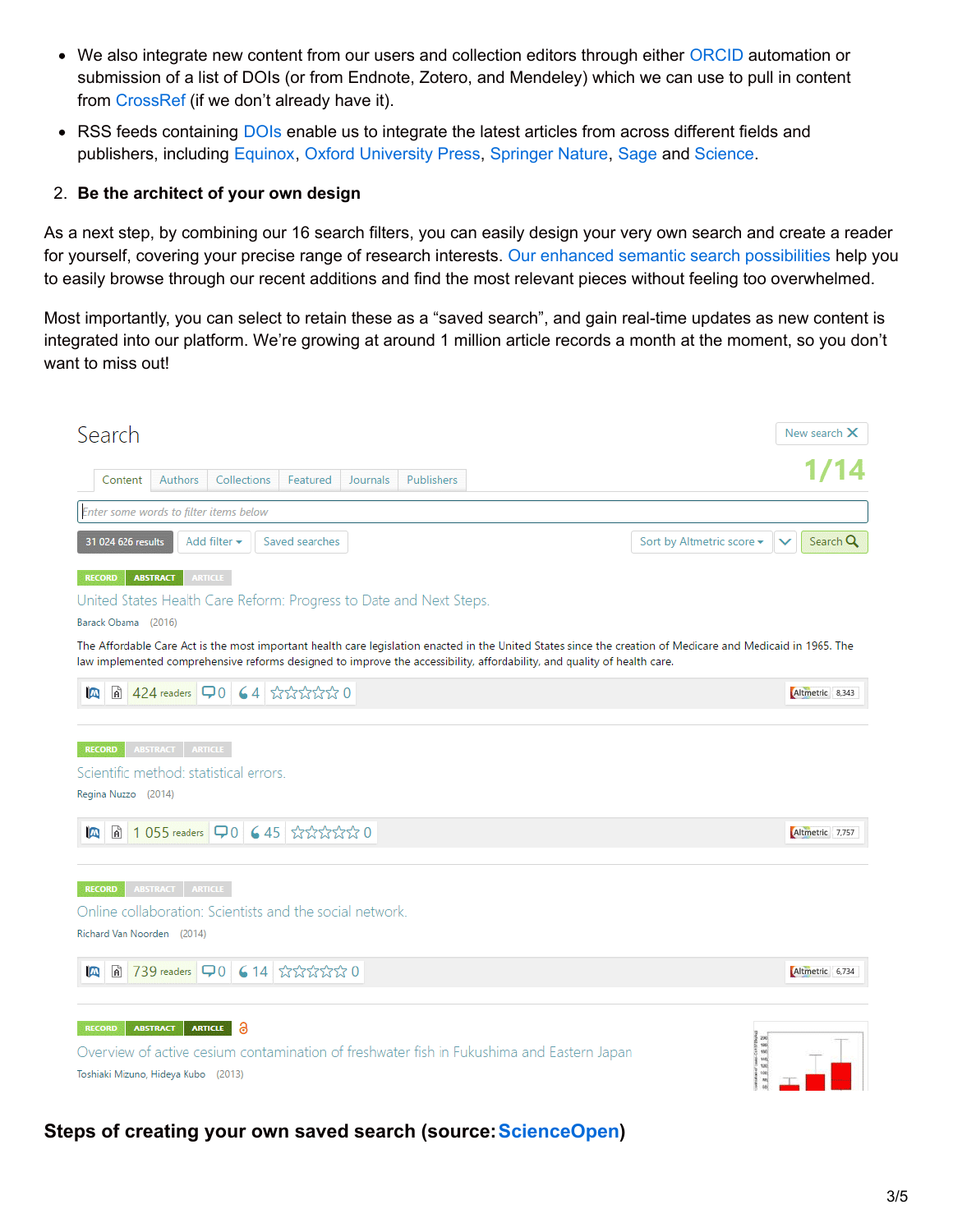We're also aware that you don't always have time to read or even browse through all the results in one go. With ScienceOpen, you can easily turn these feeds into your very own [researcher-led](http://blog.scienceopen.com/2016/04/creating-collections-now-even-easier/) collection to share them with your research community.

### 3. **For relaxing times, make sure it's ScienceOpen time**

One important feature of saving your search queries is that we keep them up-to-date automatically while you're off doing other things. The next time you visit ScienceOpen, all you have to do is open your saved searches and see what's new.

To make it a habit, you just have to set a dedicated discovery time – say, once a day or once a week. Use this as a chance to regularly top up on your inspiration!

How do we do this at ScienceOpen? Well, we all come from research backgrounds and like to stay on top of our individual fields; from German literature and cultural linguistics, through to particle physics and dinosaurs. We find that a pretty great time for this is Monday morning – start your week by getting the latest from your field with ScienceOpen's automatic delivery service.

But before we honk our own horns too much, we recognise there are other great ways of staying on top of the literature too:

- Create a Google [Scholar](https://scholar.google.co.uk/scholar_alerts?view_op=create_alert_options&alert_params=hl%3Den&hl=en) alert based on keywords, field, or authors. This is the best way of getting constant updates of everything Google Scholar finds, including from what might be considered "obscure" sources.
- Use [Feedly](http://feedly.com/) RSS feeds. You can create RSS feeds for a huge number of journals, blogs, news feeds, or even PubMed searches. Feedly integrates and organises them all in one place. It updates in real time as new content is published, so you can have everything you like in one place, as long as you gather the feed for it.
- Twitter. This is where researchers often share the most interesting new research. You can set up alerts too for people who constantly tweet new material, making sure never to miss anything. It's not stalking, it's efficiency.
- Create or join a listserv. If you're still a bit fond of the 90s, listservs are a great way of sending or receiving weekly digests of relevant research published in your field.

All of these provide digital solutions to an information overload problem. At ScienceOpen, our mission is to use web technologies to make things as easy as possible for researchers to do their jobs well.

*This blog post is an amalgamated, edited version of the authors' articles that originally appeared on the [ScienceOpen](http://blog.scienceopen.com/2017/05/improve-your-literature-review-routine-and-get-your-daily-dose-of-science-with-us/) and Green Tea and [Velociraptors](http://fossilsandshit.com/how-to-efficiently-stay-on-top-of-published-research/) websites respectively.*

*Featured image credit: [Library](https://pixabay.com/en/library-books-shelves-student-922998/) Books from StockSnap (CC0 public [domain](https://creativecommons.org/publicdomain/zero/1.0/deed.en)) via Pixabay.*

Note: This article gives the views of the authors, and not the position of the LSE Impact Blog, nor of the London School of Economics. Please review our [comments](http://blogs.lse.ac.uk/impactofsocialsciences/about-the-blog/comments-policy/) policy if you have any concerns on posting a comment below.

# **About the authors**

Erzsébet Tóth-Czifra is about to finish her PhD in Cultural Linguistics at the Eötvös Loránd University, Budapest, *where she explores corpus methods in linguistics and investigates the evolution of Hungarian word-formation schemas. Her commitment to democracy in science led her to join ScienceOpen where she works as Content Integration Manager. Before joining the ScienceOpen team, she was a guest lecturer at the Eötvös Loránd University, Budapest and at the Fachhochschule Burgenland in Eisenstadt. She writes for the ScienceOpen blog and tweets [@etothczifra](https://twitter.com/etothczifra).*

*Jon Tennant completed his PhD at Imperial College London and his research looks at deep time evolutionary*